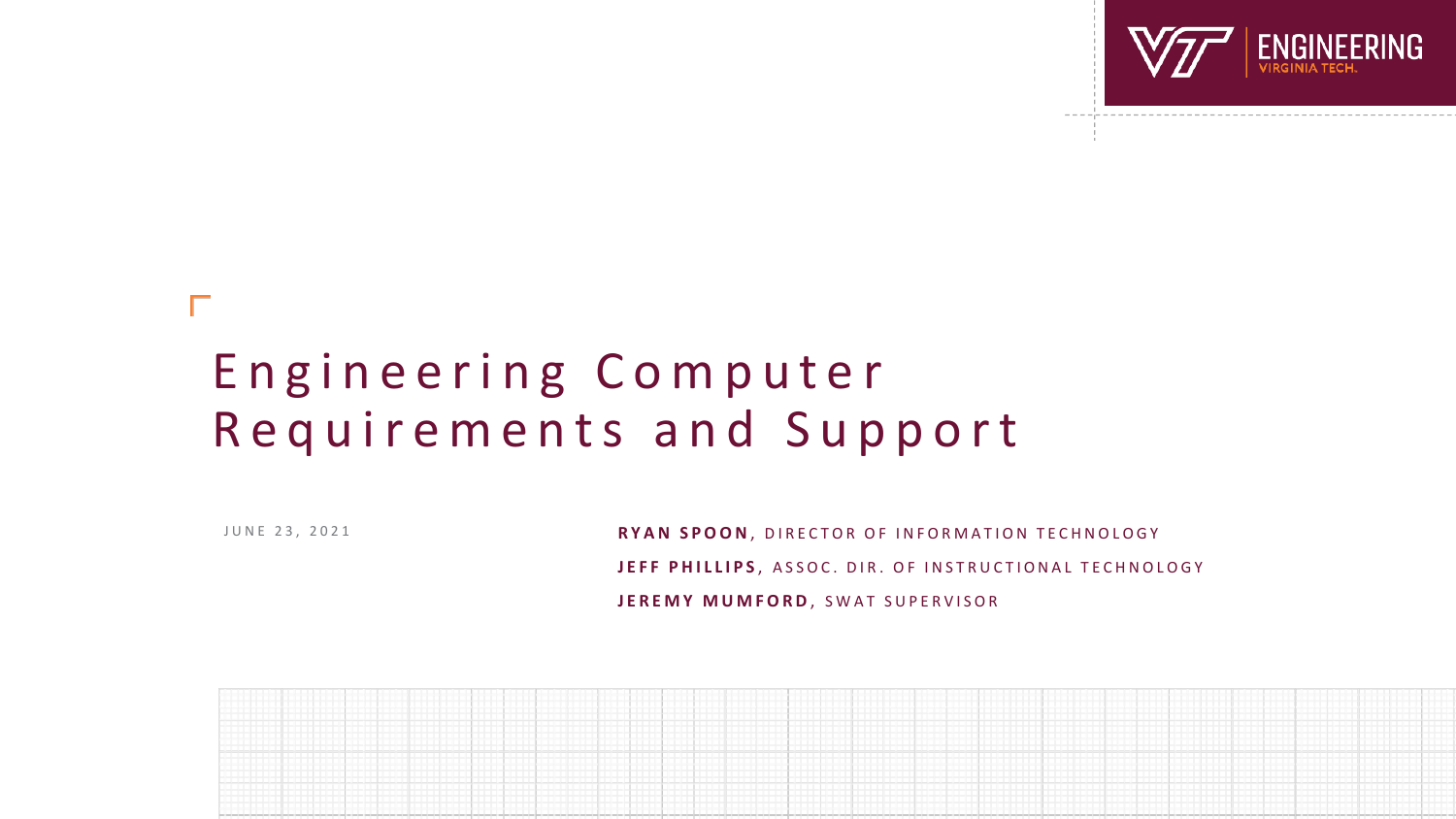# Free Computer Support

# by the Eng. Software Assistance Triage (SWAT) Office



#### Installations

We can help get you on the right path; whether it's a reinstall of Windows, the latest version of MATLAB, or getting boot camp to work.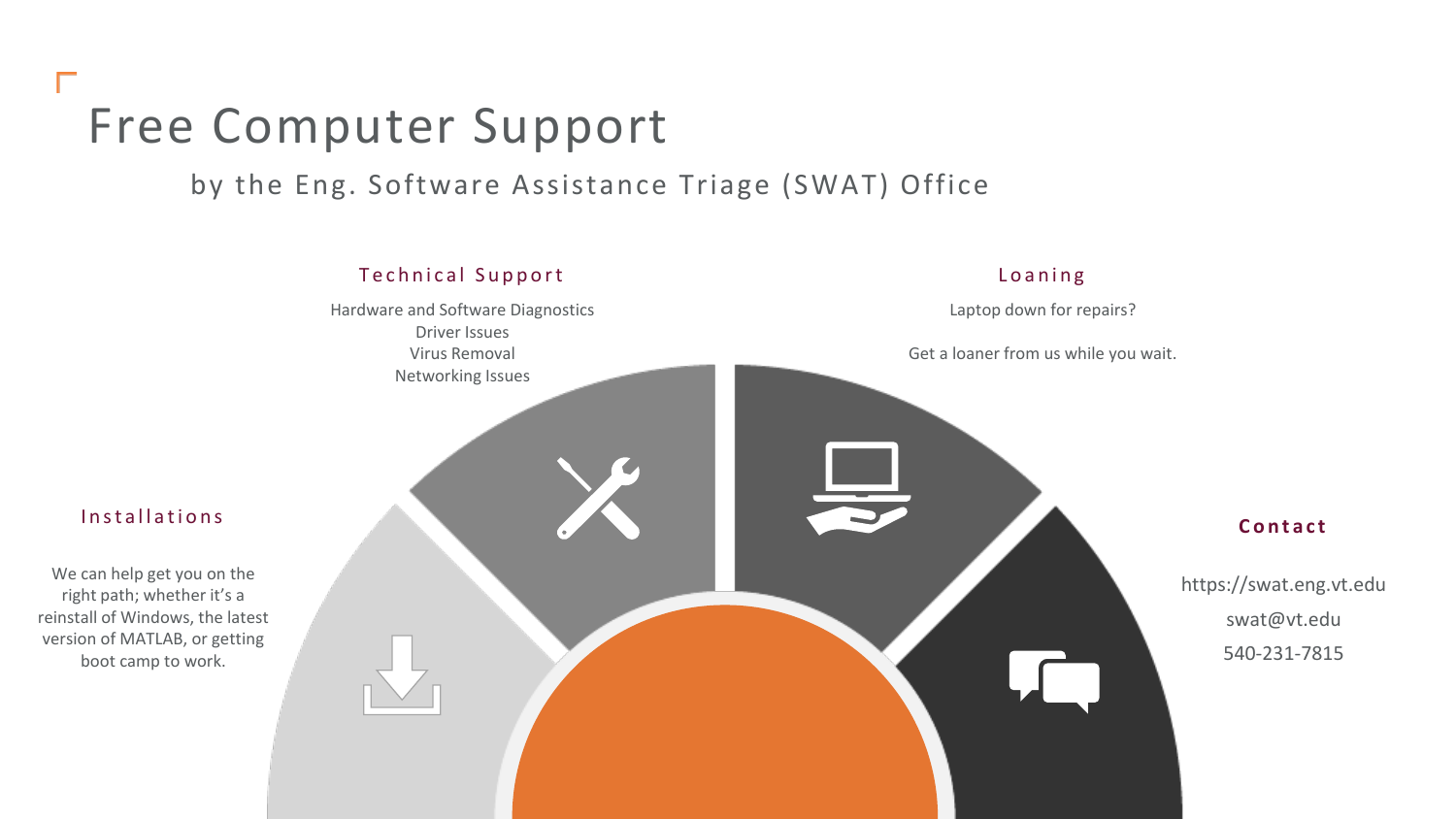# Software Bundles

- Both are required.
- Undergraduate Bundle should already be available. Emails sent earlier this month.
- Engineering Bundle will be available the week before classes. (along with price).
- No need to install all Engineering software right away.

#### **More info can be found at:**

<https://eng.vt.edu/it/requirement>

[https://software.vt.edu](https://software.vt.edu/)

### Undergraduate Software Bundle - \$80

- Microsoft Office 365
- ✓ Microsoft Windows

## Engineering Software Bundle - ~\$82

- ✓ **MATLAB**: Mathematical analysis software
- ✓ **SOLIDWORKS**: 3D CAD design software
- ✓ **PDF Annotator**: Note taking and document revision software
- **Microsoft Azure Dev Tools: Microsoft developer tools**
- ✓ **Microsoft Project and Visio**: Project management and diagramming software
- ✓ **SAS JMP Pro**: Statistical analysis software
- ✓ **CATME**: Teamwork software

#### **Other software commonly used:**

- ✓ No Cost: AutoCAD, Mathematica, Google, Pulse VPN, Zoom, etc.
- ✓ Open Source: R, Python, Linux, etc.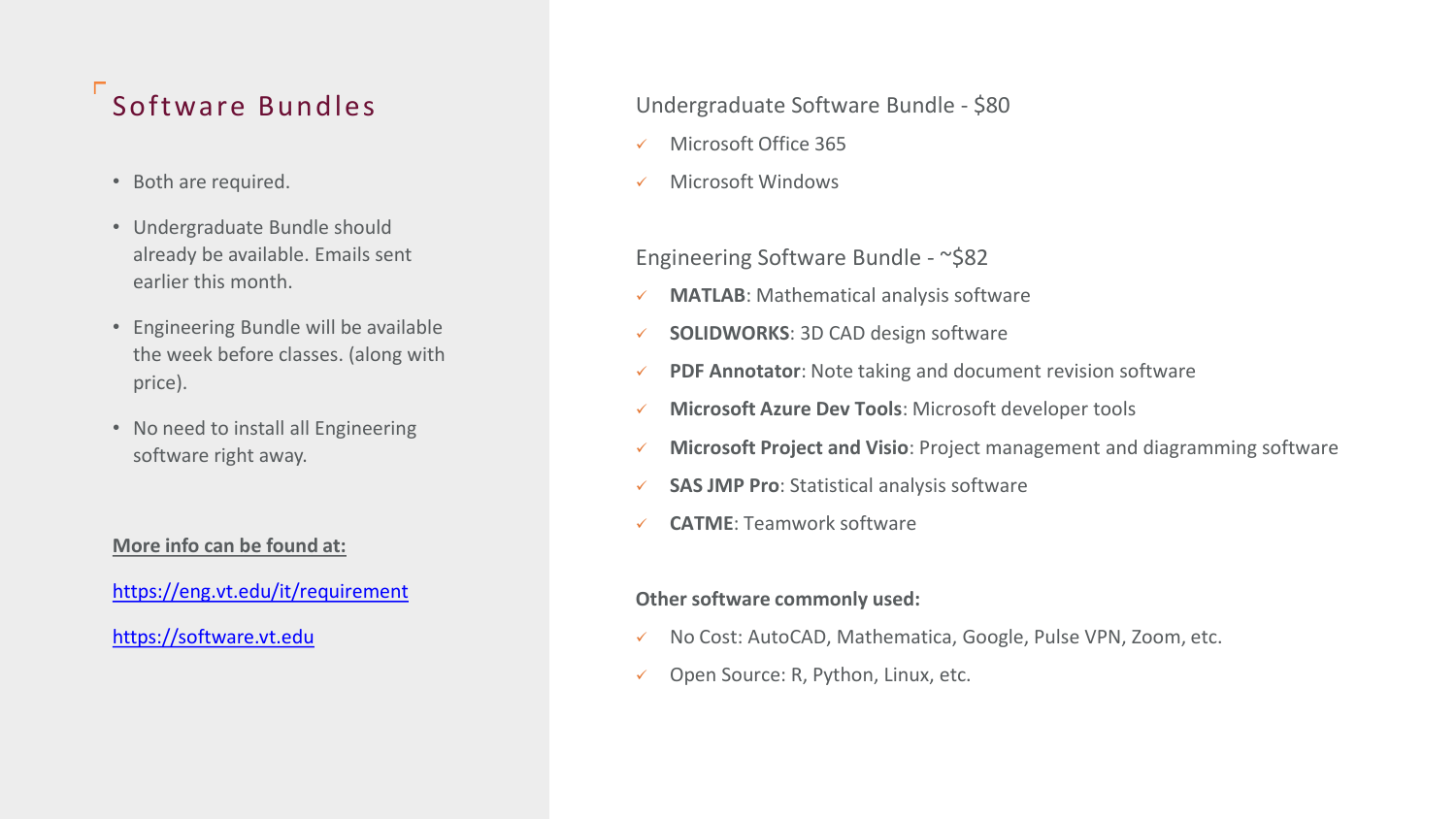# Г Computer Requirements F a ll 2021

- You do not have to purchase from the Bookstore (there are advantages though).
- Intel-based Macs are ok, just be aware there is extra work installing Windows.
- M1 MacBook's, Surface Pro X (w/ ARM CPU), iOS, Androids, and Chromebooks are NOT acceptable.
- Don't skip the warranty.
- The active stylus turns your laptop into a digital tablet. Great for taking notes and completing assignments digitally.
- The graphics card will help with graphics heavy applications (Solidworks, Autocad, etc.).

|                                           | Min Requirement                             | <b>Recommendation</b>                                |
|-------------------------------------------|---------------------------------------------|------------------------------------------------------|
| <b>Operating System</b>                   | Windows 10, 64 bit                          | Windows 10, 64 bit                                   |
| Processor                                 | Intel 9 <sup>th</sup> Gen i5 or i7          | Intel 10 <sup>th</sup> Gen i7                        |
| <b>Memory</b>                             | 16 GB RAM                                   | 16 GB RAM                                            |
| <b>Hard Drive</b>                         | 500 GB or larger<br>Solid State Drive (SSD) | 1 TB or larger<br>Solid State Drive (SSD)            |
| <b>Warranty</b>                           | 3 Year w/ accident protection               | 4 Year w/ accident protection                        |
| <b>Input Tool</b>                         |                                             | <b>Integrated Active Stylus</b><br>(Wacom or N-trig) |
| <b>Graphics Card</b>                      |                                             | Discrete/Dedicated<br>(such as NVIDIA or AMD)        |
| <b>Video Conferencing</b><br><b>Tools</b> | Functional Mic, Speakers, & Camera          | Headset with Mic & built-in or external<br>camera    |

# More info at: <https://eng.vt.edu/it/requirement>